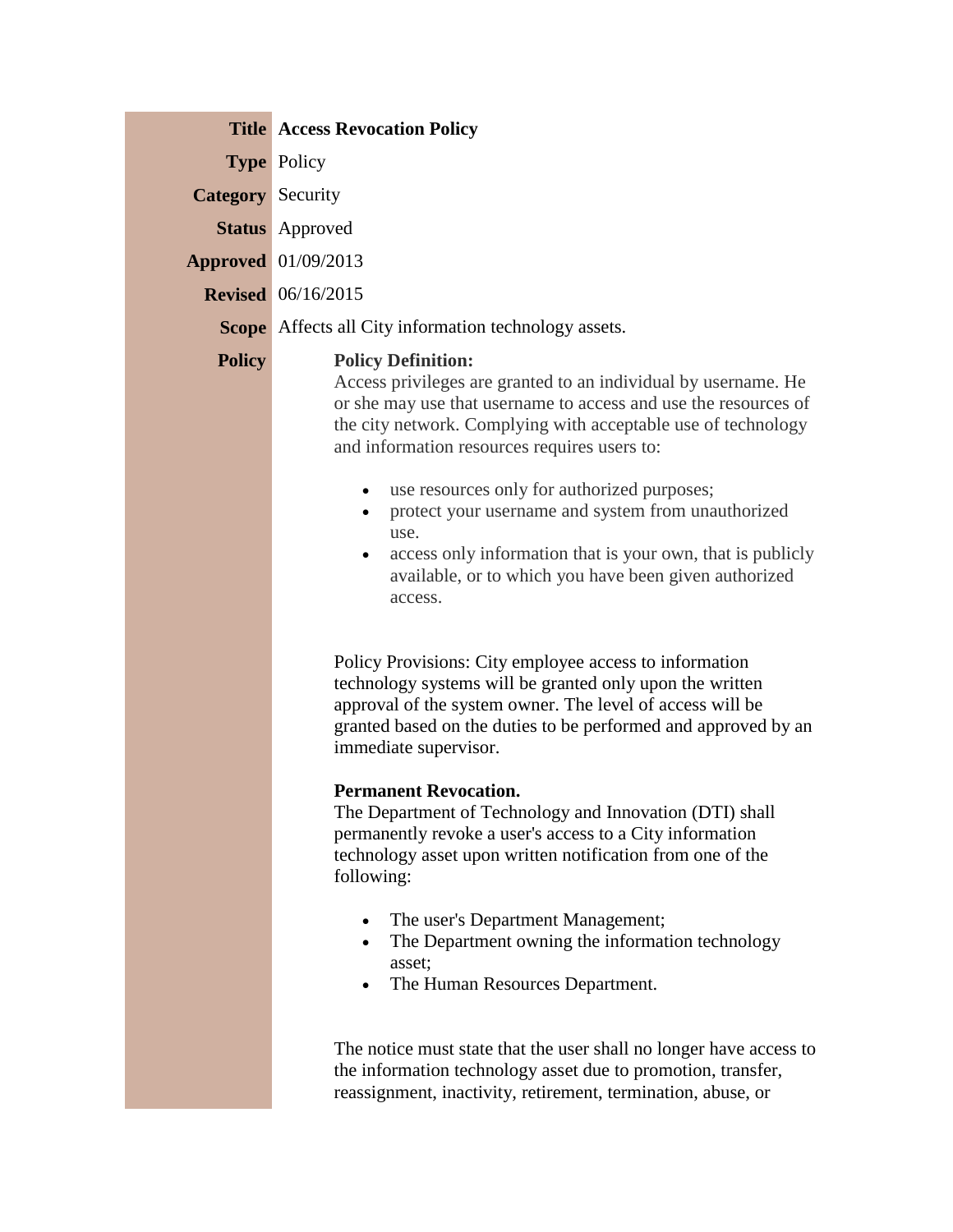pursuant to a court order or other administrative, civil or criminal proceeding.

## **Temporary Revocation -- with notice.**

DTI shall temporarily revoke a user's access to a City information technology asset:

- When DTI is requested in writing to do so by the user's Department for any reason, including but not limited to disciplinary action. The user's Department shall initiate a Computer Abuse / Security Incident pursuant to City policies and procedures. The revocation shall remain in effect until DTI is notified by the user's Department that the Incident has been closed and access is either to be restored or permanently revoked.
- When DTI is requested in writing to do so by the Department that owns the information technology asset. The Department owning the information technology asset shall notify the user's Department and shall initiate a Computer Abuse / Security Incident pursuant to City policies and procedures. The revocation shall remain in effect until DTI is notified by the user's Department **and** the Department owning the information technology asset that the Incident has been closed and access is either to be restored or permanently revoked.
- When revocation is necessary in order to preserve evidence being used to resolve an ongoing Computer Abuse / Security Incident or other administrative, civil or criminal proceeding which may or may not directly involve the subject user. The revocation shall be requested by the Incident Manger or the Information Security Manager as provided by City Incident policies and procedures. The revocation shall remain in effect until DTI is notified by the user's Department Management that the Incident or proceeding has been closed and access is either to be restored or permanently revoked.
- When an employee is not in compliance with the City's Employee Information Technology Security Certification Policy. The revocation shall be requested by the Chief Information Officer or his designee as provided by that policy. The revocation shall remain in effect until the employee successfully completes the certification or renewal process.